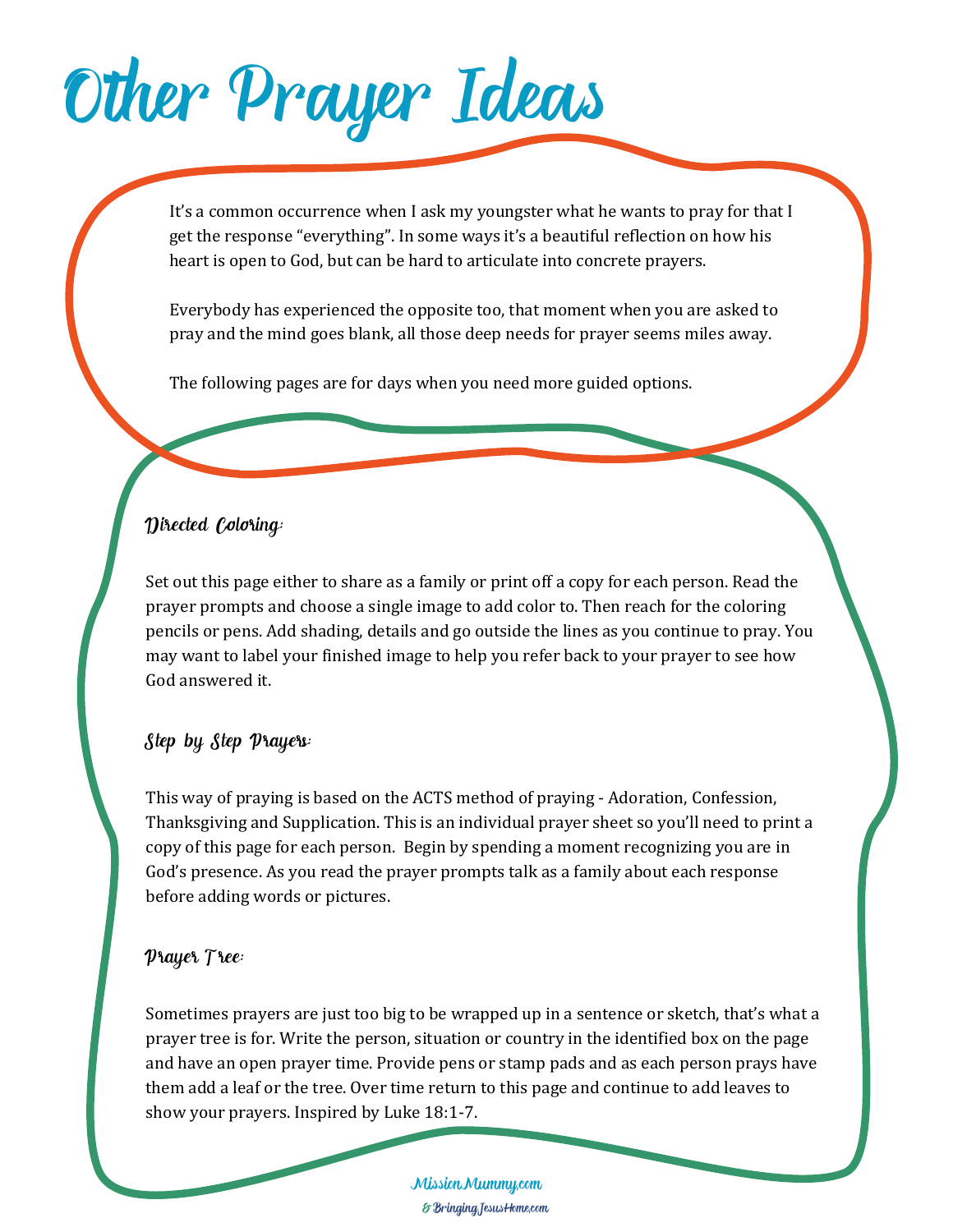O Lord hear... Our pra Rejoice always, pray without ceasing, give thanks in all circumstances; for this is the will of God in Christ Jesus for you. 1 Thessalonians 5:16-18 Directed Coloring... As you color this boy think of someone who you would like God to comfort. As you color this hand bring to mind situation where you would like God's presence to be known As you color this girl thank God for the people who guide us to know him As you color the globe ask God to step into the bigger problems the world faces right now As you color this key ask God for wisdom in the decisions you make Choose 1 picture and pray as you add color.  $y$ es  $\int$  waiting not in Answered  $\left(\begin{array}{cc} y^e \\ y^e \end{array}\right)$  waiting  $\left(\begin{array}{cc} \mu_0 \\ \mu_1 \\ \nu_2 \end{array}\right)$ MissionMummy.com

& BringingJesusHome.com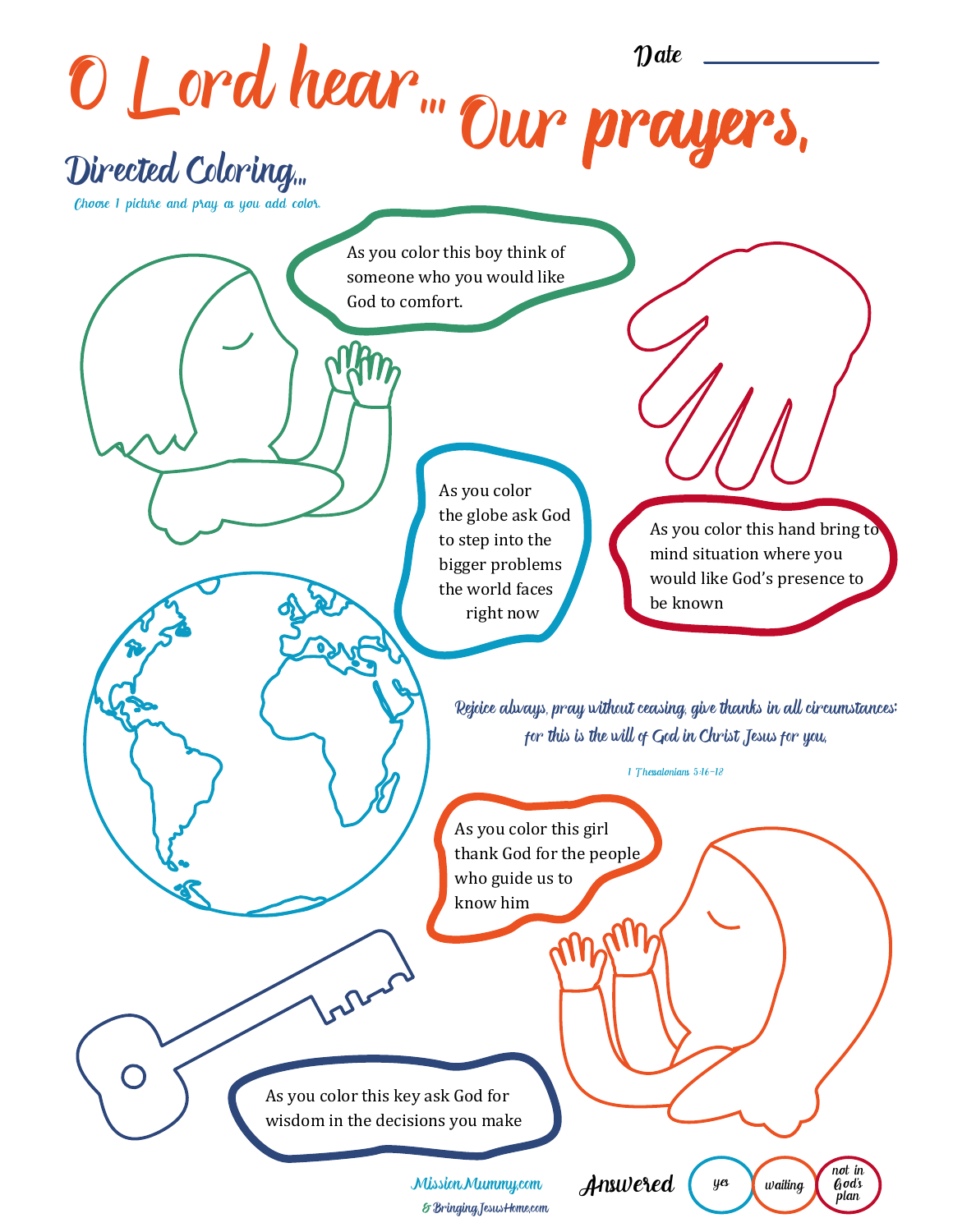